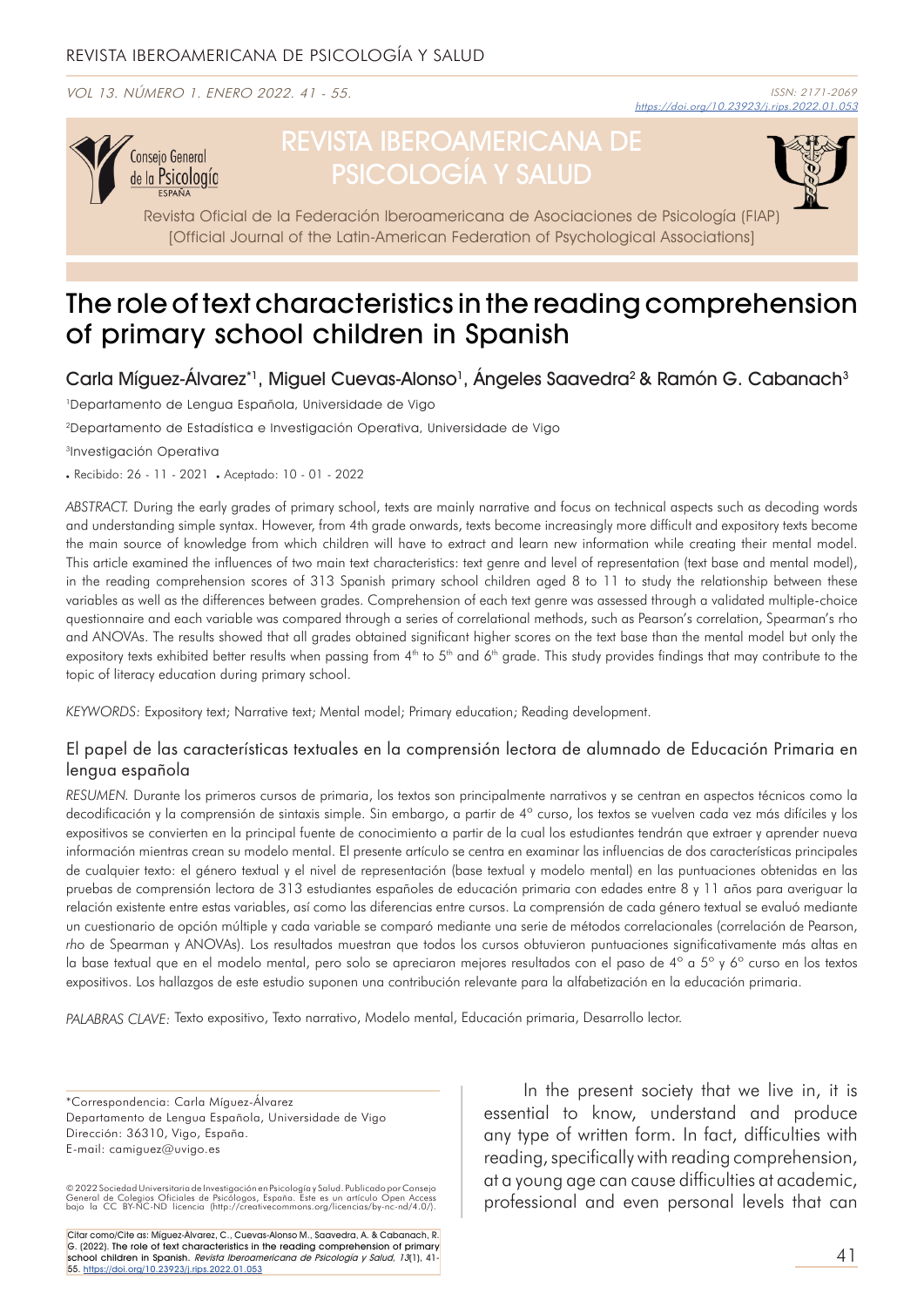stay throughout adolescence and adulthood and have an impact on the well-being of the person if no remedial action is taken from the earliest stages (Brockmeier & Olson, 2009; Eloranta et al., 2019; Lonigan, 2007).

Reading is a very complex process due to the high amount of levels, abilities and components that the reader must master (Graesser, 2007). Due to the fact that reading is not an inherent ability and must be acquired through a formal and continuous training, in order to read any type of text, children must use a series of unconscious and automated brain mechanisms that were previously used in other activities. These abilities range from the most basic ones, such as decoding and understanding explicit text, to more complex tasks, such as inference making and the creation of a mental model or implicit representation of the text (Yildrim et al., 2020).

Therefore, in order to comprehend any type of text, the reader must have developed its own explicit representation, that is, the *text base*, which consists in the identification and correlation of the explicit ideas or propositions that appear in the text by the use of their working memory (Graesser, 2007; Kintsch, 1988, 1998; Vieiro Iglesias & Gómez Veiga, 2004). It consists on an interconnected network that comprises all the explicit propositions that appear on the text, that is, exact words and phrases, paraphrases, and local inferences, that allow the reader to tie the different parts of the text in a coherent and cohesive way. This type of knowledge is useful when the reader needs to look out for specific and precise details of the information contained on the text as well as for connecting basic information and ideas (Kintsch, 1988; León et al., 2013).

Then, once the reader has understood the main ideas of the text and how these are related, it should focus on other abilities such as the elaboration of global inferences and the integration of their previous knowledge with the new information provided by the text as well as making the implicit representation of the text which is known as the *mental model* (Cain et al., 2004; Kintsch, 1998; Vieiro Iglesias & Gómez Veiga,

2004). The reader needs to make a series of inferences that connect the information explicitly stated on it with their previous knowledge about the world, the context and the text genre. It is important to bring out that some inferences are harder to make than others, and some of them require the integration of previous knowledge about the world.

In short, the reader combines both implicit and explicit information to create their own text base and mental model of the text, connecting the information that appears on a text level with their previous information and making the adequate inferences. However, creating a mental model of a text is no easy task and readers usually have trouble answering questions that requires them to activate their previous knowledge compared to more explicit questions about the text (Adams et al., 1995).

As such, reading comprehension is especially relevant during primary school years not only because during this period, children acquire and develop a series of abilities that are essential to this activity, but also because the child has to extract meaning from more and more complex texts, whose level increases with grade, in order to acquire new knowledge and meet the criteria of the curriculum (Kintsch 1998).

When analyzing reading comprehension in children, the majority of studies focused on the results obtained in the two most analyzed text genres: narrative and expository (Jeong, 2017; León et al., 2019; Míguez & Cuevas, 2021). Although their definitions vary depending on the researcher, the narrative texts aim is to inform and describe a series of facts and actions that take place throughout a period of time (León et al., 2019). They usually contain simple language, reoccurring topics that happen in a particular setting and time involving concrete characters, and a series of events that are casually connected (McNamara et al., 2011; Sandford & Emmott, 2012). On the other hand, expository texts are complex texts whose aim is to show the causally relationships that take place between facts and events (León et al., 2019). In comparison with narrative texts, these usually contain new and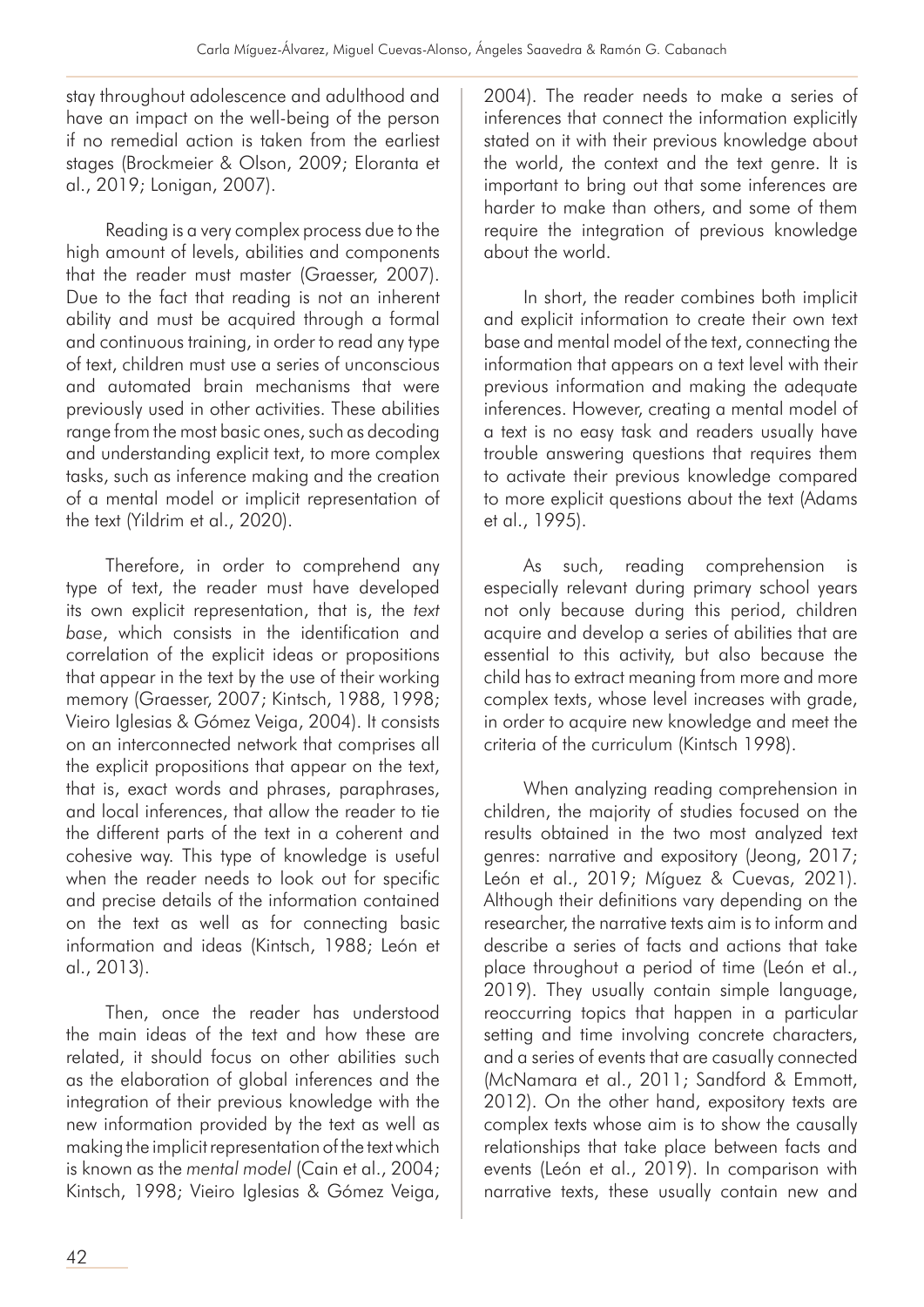abstract concepts, a more complex relationship between words and sentences as well as a higher informational density (Bråten & Anmarkrud, 2011; Coté et al., 1998; Meyer & Ray, 2011).

Each type of text has a series of characteristics that the reader must recognize and, according to their experience with said genre, be able to activate all the information and strategies needed to understand it (Cueto, 2002). This could affect performance, especially when accounting for age: children in primary school understand narrative texts better because they are exposed to them since an early age, their vocabulary is similar to the words used on a daily basis, their syntactic structure is simple, they contain a series of events that are related, and the previous knowledge children possess is usually enough to understand them (Williams et al., 2005). On the other hand, expository texts are more unfamiliar due to the low exposure to this type, the logical and abstract relations that connect the ideas, the combination of different types structures (such as cause and effect, comparison and contrast, problem and solution and sequence and description), a more abstract and complex vocabulary as well as the introduction of less common cultural conventions (Kamberelis & Bovino, 1999; Williams et al., 2005).

It has been proved that primary school students, both in English and Spanish, understand better narrative texts compared to expository ones (Best et al., 2008; Castillo & Jiménez, 2016; Liebfreund & Conradi, 2016; McNamara et al., 2011), including struggling readers (Williams et al., 2005). In fact, during the early grades of primary school, texts are mainly narrative and focus on technical aspects such as decoding words (phoneme-grapheme correspondences) and understanding simple syntax. From grade 4th onwards, texts become increasingly more difficult and expository texts become the main source of knowledge from which children will have to extract and learn new information (Duke, 2003). On the other hand, achieving a full mental model of a text is a difficult task and readers usually have less trouble extracting explicit information to form the text base than creating its mental model (Adams et al., 1995; Bowyer-Crane & Snowling, 2005; Catts et al., 2006; De Mier et al., 2013; Perfetti & Stafura, 2015).

Only a handful of studies have analyzed the correlation that exists between text genre and level of representation, none of which was conducted on a Spanish-speaking language sample. Of the few, Ohtsuka (1993) studied to what extent text genres influence the characteristics of mental models in narrative, expository and descriptive texts in a sample of undergraduate students. Their finding showed similar results between the first two genres but the authors focused their research on the consistency or inconsistency of the questions posited. More recently, Mcnamara et al. (2011) found that fourth grades needed more cohesion and background information in expository texts compared to narrative ones, which shows that, when reading a narrative text, readers had more knowledge available to facilitate comprehension.

Therefore, the purpose of this study is to understand the relationship that exists between text genre and level of representation (text base or mental model) in a sample of Spanish primary children, and analyses the differences between grades. Following the previously stated empirical framework, we hypothesize that students will obtain higher scores on narrative texts when compared to the results obtained on expository ones. This difference should be higher in 4th grade than in 6th grade due to a higher exposition to different types of texts in later grades as well as an improvement in reading abilities, expertise and inferencemaking (Barnes et al., 1996; Currie & Cain, 2015; Lynch et al., 2008). In addition, since in order to create their text base the students only have to look for the proper answer on the text, which greatly simplifies the reading process, we assume that students will obtain higher scores in the text base variable compared to the mental model variable. Finally, we also hypothesized that the scores of the mental model would depend on both knowledge and experience with different text genres. Specifically, we predicted an advantage for higher scores in the text base and mental model when the texts were relatively familiar (i.e., narrative text) regardless of grade.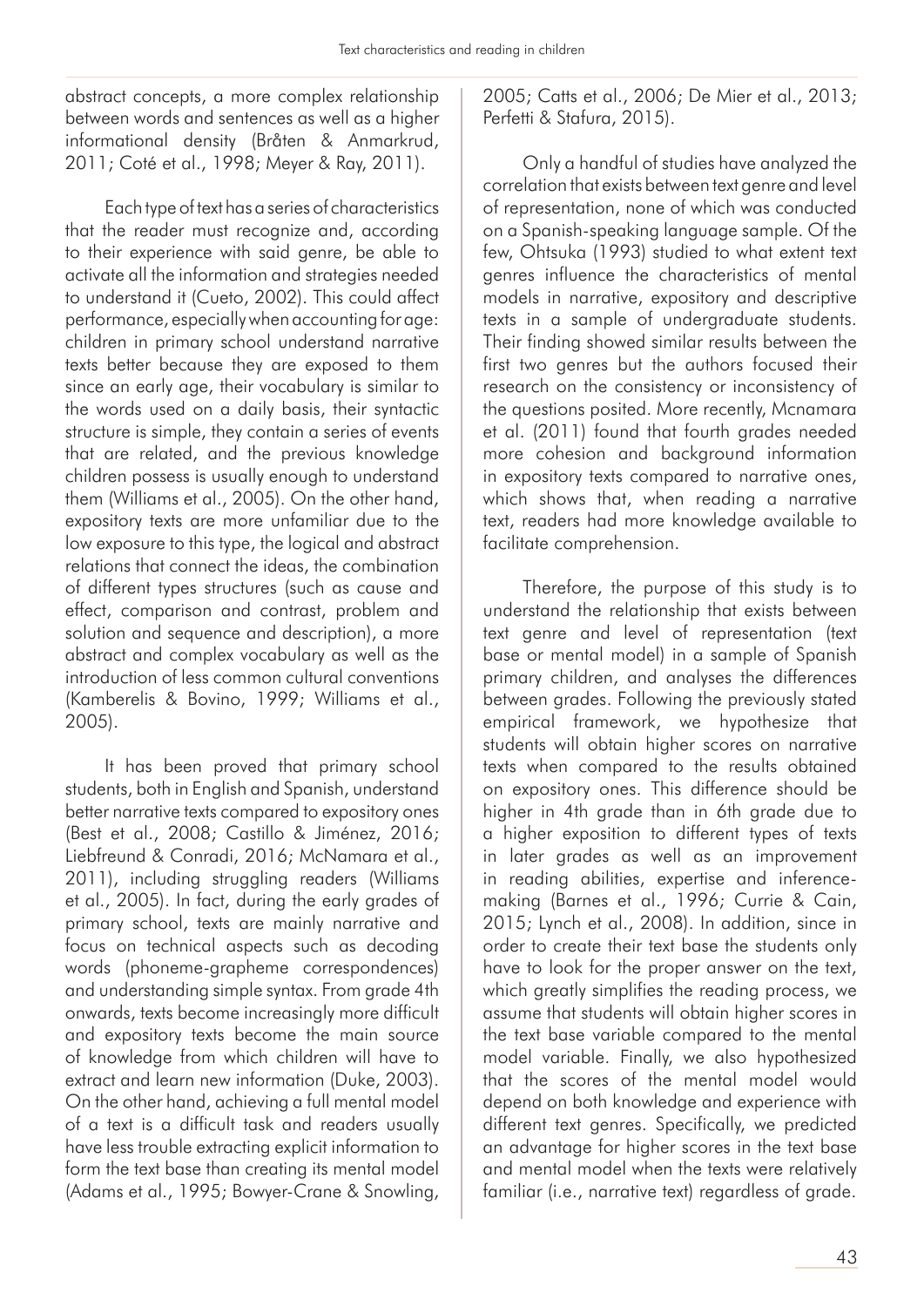## **METHOD**

#### •PARTICIPANTS

The sample was comprised of 313 children (166 girls and 147 boys) who were randomly selected from three Spanish public schools from the province of Pontevedra. All of the participants had parental consent and agreed to participate in the study. The sample was divided into three groups according to their grade. The sample from  $4<sup>th</sup>$  grade included a total of 128 participants whose sample ranged from 8 to 10 years ( $M = 8.98$ ,  $SD = 0.4413$ ), 5<sup>th</sup> grade was comprised of 77 participants whose sample ranged from 9 to 11 years (*M* = 9.98, *SD* = 0.48) and 6th grade was comprised of 105 participants whose sample ranged from 10 to 13 years (*M* = 11.08, *SD* = 0.50). According to the reports made by the teachers of the sample, although the whole class performed the task, we decided to exclude all the children with learning disabilities (in our case, one children from  $5<sup>th</sup>$  grade and two from  $6<sup>th</sup>$  grade from our original sample of 313 participants). As we saw afterwards in the results sheet, the three participants excluded were not able to perform the whole task in the allotted time and one of them had to quit the exercise because it was too taxing.

#### •RESEARCH DESIGN

The present research describes the results obtained through both descriptive and inferential analysis. The latter analysis consists of the use of a series of correlational methods, such as Pearson's *r*, to measure the degree of correlation between each variable, as well as an ANOVA analysis that will help us determine whether the performance analyzed was significant or not.

#### •INSTRUMENTS

Reading Comprehension Measures. For this research, we used the ECOMPLEC-Pri Test, Evaluation of Reading Comprehension for Primary School Students (León et al., 2011) an instrument that measures the scores obtained by primary school children in two types of texts:

narrative and expository. The characteristics of the texts are as follows.

A narrative text titled *El hombrecillo sabelotodo* 'The Little Know-it-all', which consisted of 514 words and followed a dialogue format within a narrative structure. This text contained 22 reading comprehension questions of which 11 were questions about the explicit information that appeared on the text (text base) and 11 were specifically made for the creation of the mental model.

An expository text named *Los glóbulos rojos* 'Red Blood Cells', consisting of 348 words divided into 2 paragraphs that followed an academic text structure similar to those found in textbooks with a large number of concepts and technical terms adapted to the age of the participants. The text contained 21 reading comprehension questions of which 10 were related the text base and 11 formed the mental model.

As a control measure, we decided to use the Text Comprehension task of the PROLEC-R Battery (Cuetos et al., 2014). This consisted in two narrative and expository texts that the children had to read out-loud individually and, after reading each one, answer a series of questions posed by the examiner. According to the manual, since the children will not be able to look at the texts when answering the questions, and to avoid memorization, all of the questions were inferential and corresponded to the elaboration of the mental model. We used this measure to make sure that the results obtained on the first test were similar to the scores obtained in this task and, therefore, it represented our sample accurately.

*Reading Comprehension Measures*. To ensure that performance on the tasks was not solely driven by large variability in children's reading skills across grades, we accounted for two reading abilities using two tasks in the PROLEC-R battery: Word reading and Pseudoword reading. For the first task, children had to read 40 real Spanish words that accounted for the majority of the words children normally use. For the second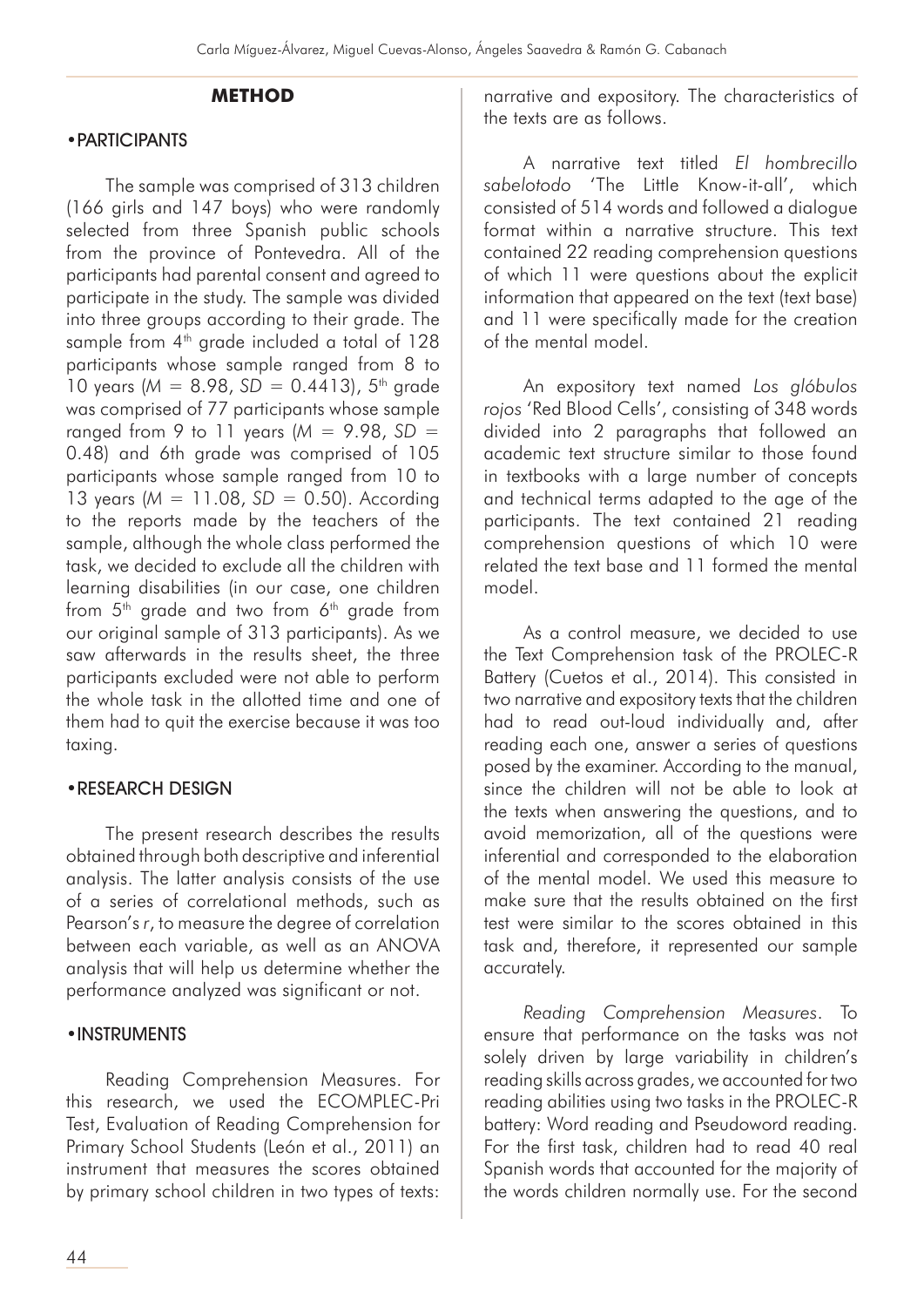task, children had to read 40 pseudowords, that is, strings of letter that are orthographically correct and pronounceable but without meaning. In both tasks the number of errors committed when reading and the total word reading time was measured.

#### •PROCEDURE

The ECOMPLEC-Pri battery took place in the regular classroom under the supervision of the main teacher and the examiners. In order to achieve the desired results, we followed the standards that appear in the manual. First, the examiners introduced themselves to the students. Then, they reduced the anxiety of the group through a series of short questions about school, subjects and hobbies, always clarifying that the activity will not have any repercussion on their grades. Following this introduction, the examiners gave the participants the answer sheet and, together, they filled in the personal data that appears at the top of the paper. Next, the examiners gave them the booklet that contained the texts and the questions and they explained the responsive procedure, highlighting that they are not allowed to write on the booklet. After reading the instructions that appear on the first page, the examiners showed them how to mark on their answers on the sheet, by selecting one of the three possible answers (A, B or C) of each question as they deem appropriate. Subsequently, they reminded the students that, although this is not an exam, they should read the texts and answer the questions at their own pace, do their very best and ask any questions related to the procedure.

Afterwards, in a separate classroom that followed all the conditions stated on the manual of the battery, including no distractions, good lightning and temperature and adequate amenities, we performed the Text Comprehension task of the PROLEC-R Battery. To do so, we showed the children four texts (two narratives and two expositories) of different lengths about unknown topics. Each participant had to read aloud every text and, after finishing each one, answer four questions regarding the context of the text. The children were not able to pose any questions about the content of the text and, when the answer was too generic or simple, the examiner will ask them to elaborate more on the topic. If the answer was appropriate, they will receive one point, if not, zero points. The maximum amount of points that a student can receive is 16. After that, we performed the two reading tasks previously mentioned.

We corrected and marked the first battery using the TEACorrige software, a program provided by the manual of the battery ECOMPLEC-Pri. After inserting the data, this software automatically scores the answers using a series of algorithms and it gives us a sheet that contains a series of variables related to the score obtained in the narrative and expository texts, the global an and individual scores of the text base and the mental model of both genres. The PROLEC-R battery was scored manually following the standards that appear on the manual.

## **RESULTS**

## •DATA VARIABLES

As established before, the sample was divided according to their grade (4th, 5th or 6th). The TEA Corrige software gave us a total of eight variables (see Tables 1 to 3): the narrative text, the expository text, the text base (for both texts), the mental model (for both texts), the text base of the narrative text, the mental model of the narrative text, the text base of the expository text and the mental model of the expository text.

## •DATA ANALYSIS

Taking into account the correspondence table that appears on the manual of the battery (Table 4), we can establish that the mean of all the groups analyzed was located among the medium qualitative rank and, therefore, the majority of students performed well on both texts (see Tables 1-3). The medium rank results obtained on the PROLEC-R Battery were also in line to the results obtained in the ECOMPLEC-Pri in each grade, and thus, we can confirm that the results obtained in our tests were adequate for our sample and not simply due to chance.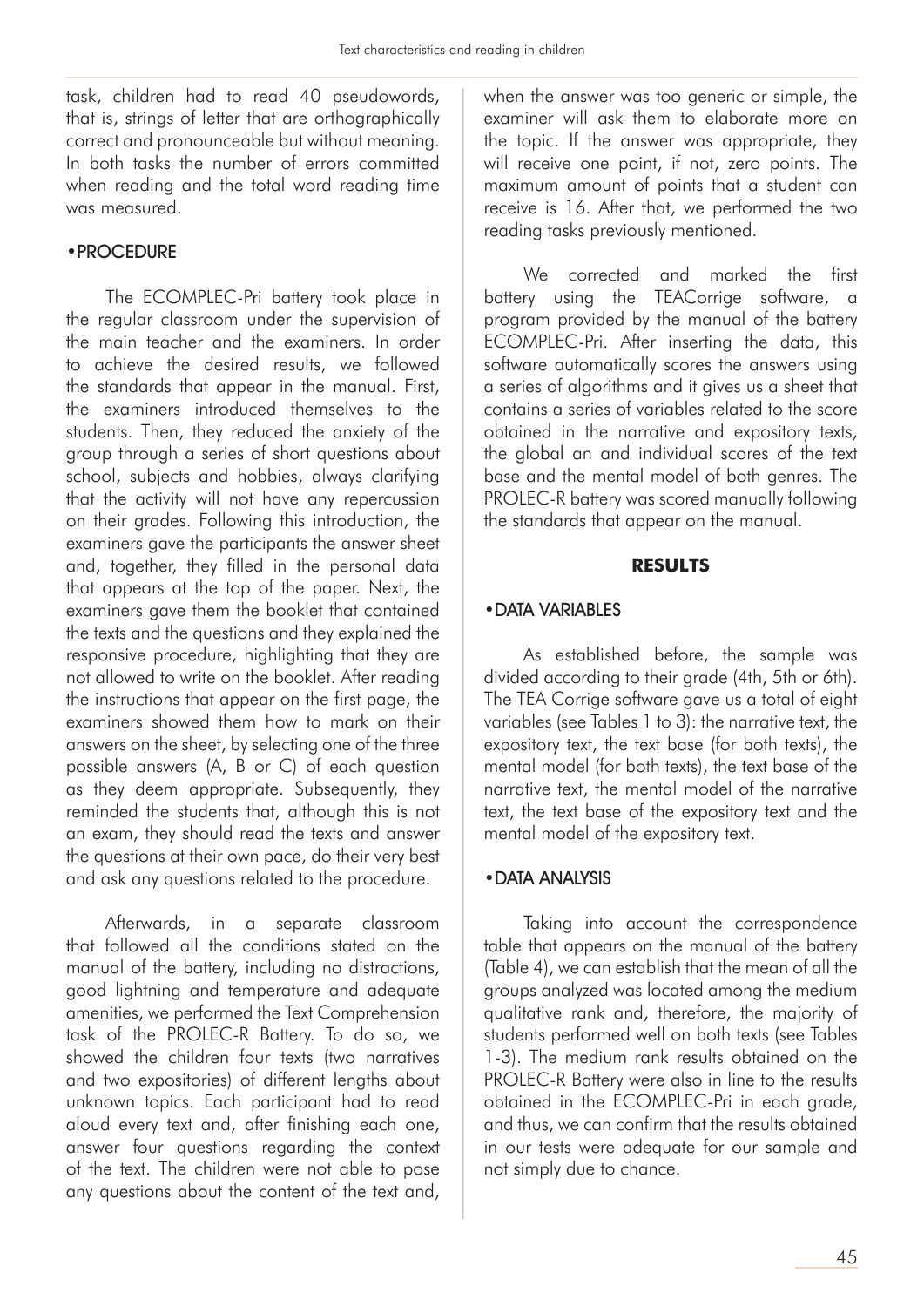|                                                           | Table 1 |  |
|-----------------------------------------------------------|---------|--|
| Descriptive Analysis ECOMPLEC-PRI (4 <sup>th</sup> grade) |         |  |

|                               | N   | Min.           | Max. | M     | SD     |
|-------------------------------|-----|----------------|------|-------|--------|
| <b>General Comprehension</b>  | 128 | $\overline{4}$ | 97   | 44.45 | 16.36  |
| Narrative Text                | 128 | $\overline{4}$ | 83   |       | 16.362 |
| <b>Expository Text</b>        | 128 | 9              | 76   | 45.29 | 15.71  |
| <b>Mental Model</b>           | 128 | 3              | 97   | 45,38 | 16.394 |
| Mental Model (Narrative)      | 128 |                | 88   | 50.59 | 17.43  |
| Mental Model (Expository)     | 128 | 3              | 76   | 47.10 | 14.70  |
| <b>Text Base</b>              | 128 | $\overline{4}$ | 77   | 44.30 | 17.05  |
| <b>Text Base (Narrative)</b>  | 128 | 9              | 88   | 51.16 | 16.86  |
| <b>Text Base (Expository)</b> | 128 | 4              | 80   | 43.83 | 18.38  |

| Table 2<br>Descriptive Analysis ECOMPLEC-PRI (5 <sup>th</sup> grade)                                |                                 |   |    |       |       |  |                                                     |  |  |
|-----------------------------------------------------------------------------------------------------|---------------------------------|---|----|-------|-------|--|-----------------------------------------------------|--|--|
| $\overline{N}$<br>Min.<br><b>SD</b><br>Max.<br>M                                                    |                                 |   |    |       |       |  |                                                     |  |  |
| General Comprehension                                                                               | 77                              | 4 | 97 | 53.82 | 20.22 |  |                                                     |  |  |
| Narrative Text                                                                                      | 77                              | 3 | 97 | 56.44 | 19.31 |  |                                                     |  |  |
| <b>Expository Text</b>                                                                              | 77<br>9<br>97<br>55.68<br>17.22 |   |    |       |       |  |                                                     |  |  |
| 77<br>97<br>52.84<br><b>Mental Model</b><br>4<br>3<br>77<br>88<br>55.12<br>Mental Model (Narrative) |                                 |   |    |       |       |  |                                                     |  |  |
|                                                                                                     |                                 |   |    |       |       |  | 77<br>88<br>54.13<br>Mental Model (Expository)<br>4 |  |  |
| 77<br>3<br>97<br><b>Text Base</b><br>53.75<br>20,38                                                 |                                 |   |    |       |       |  |                                                     |  |  |
| 77<br>17<br>88<br>57.18<br>17.98<br><b>Text Base (Narrative)</b>                                    |                                 |   |    |       |       |  |                                                     |  |  |
| <b>Text Base (Expository)</b>                                                                       | 77                              | 9 | 97 | 54.95 | 18.04 |  |                                                     |  |  |

| Table 3                                                          |                                     |       |       |       |       |  |  |  |  |
|------------------------------------------------------------------|-------------------------------------|-------|-------|-------|-------|--|--|--|--|
| Descriptive Analysis ECOMPLEC-PRI (6 <sup>th</sup> grade)        |                                     |       |       |       |       |  |  |  |  |
|                                                                  |                                     |       |       |       |       |  |  |  |  |
|                                                                  | <b>SD</b><br>Ν<br>Min.<br>Max.<br>M |       |       |       |       |  |  |  |  |
| General Comprehension                                            | 105                                 | 3     | 97    | 51.49 | 20.26 |  |  |  |  |
| Narrative Text                                                   | 105                                 | 9     | 85    | 52.11 | 18.43 |  |  |  |  |
| <b>Expository Text</b>                                           | 88                                  | 50,00 | 18.50 |       |       |  |  |  |  |
| <b>Mental Model</b>                                              | 105                                 | 3     | 97    | 51.50 | 19.45 |  |  |  |  |
| 105<br>75<br>49.40<br>Mental Model (Narrative)<br>4              |                                     |       |       |       |       |  |  |  |  |
| 85<br>Mental Model (Expository)<br>105<br>49.03<br>17.84<br>4    |                                     |       |       |       |       |  |  |  |  |
| 3<br>105<br>97<br><b>Text Base</b><br>51.98<br>20.02             |                                     |       |       |       |       |  |  |  |  |
| 9<br>105<br>76<br>52.85<br>17.37<br><b>Text Base (Narrative)</b> |                                     |       |       |       |       |  |  |  |  |
| <b>Text Base (Expository)</b>                                    | 105                                 | 4     | 83    | 51.07 | 18.25 |  |  |  |  |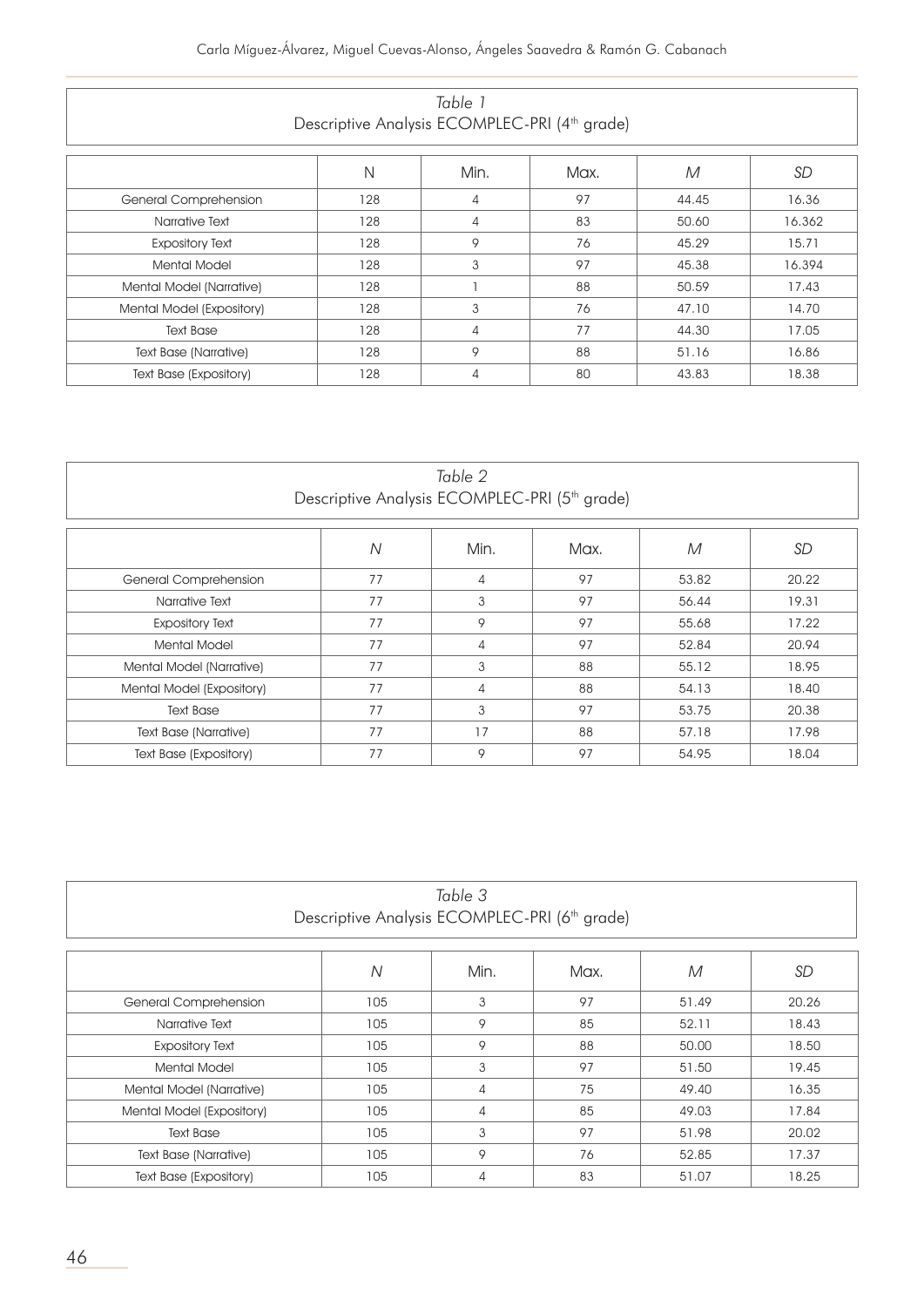*Table 4* Mean Scores and their Qualitative Rank

| Mean scores | Qualitative Rank |
|-------------|------------------|
| 70-100      | High             |
| $61 - 69$   | Medium High      |
| $40 - 60$   | Medium           |
| $31 - 39$   | Medium Low       |
| $0 - 30$    | Low              |

| Table 5                                                                                                           |                                                                     |          |           |           |           |           |           |           |           |  |
|-------------------------------------------------------------------------------------------------------------------|---------------------------------------------------------------------|----------|-----------|-----------|-----------|-----------|-----------|-----------|-----------|--|
| Mean Scores and their Qualitative Rank                                                                            |                                                                     |          |           |           |           |           |           |           |           |  |
|                                                                                                                   | GC<br>TB<br>TC<br>NT<br>ΕT<br>TBn<br>MM<br><b>MMn</b><br>MMe<br>TBe |          |           |           |           |           |           |           |           |  |
| GC                                                                                                                |                                                                     |          |           |           |           |           |           |           |           |  |
| <b>NT</b>                                                                                                         | $.798***$                                                           |          |           |           |           |           |           |           |           |  |
| ET                                                                                                                | $.805***$                                                           | .497***  |           |           |           |           |           |           |           |  |
| <b>MM</b>                                                                                                         | $.927**$                                                            | $.730**$ | $.740***$ |           |           |           |           |           |           |  |
| MMn                                                                                                               | $.731***$                                                           | $.870**$ | $.475***$ | $.780***$ |           |           |           |           |           |  |
| MMe                                                                                                               | $.683***$                                                           | $.419**$ | $.829**$  | $.763**$  | $.438***$ |           |           |           |           |  |
| TB                                                                                                                | $.920**$                                                            | $.755**$ | $.779**$  | $.731**$  | $.588**$  | $.524***$ |           |           |           |  |
| TBn                                                                                                               | .706***                                                             | $.878**$ | $.434**$  | $.546**$  | $.566***$ | $.328***$ | $.765***$ |           |           |  |
| TBe                                                                                                               | $.704***$                                                           | $.447**$ | $.862**$  | $.538**$  | $.396***$ | $.465***$ | $.796**$  | $.410***$ |           |  |
| TC                                                                                                                | .425***                                                             | $.404**$ | $.368**$  | $.406**$  | $.363**$  | $.342**$  | $.400**$  | $.342**$  | $.303***$ |  |
| Note. GC = General Comprehension, NT = Narrative Text, EP= Expository Text, MM = Mental Model, MMn = Mental Model |                                                                     |          |           |           |           |           |           |           |           |  |

(Narrative), MMe = Mental Model (Expository), TB = Text Base, TBn = Text Base (Narrative), TBe = Text Base (Expository), TC= Text Comprehension (PROLEC-R); \*\*\**p*< .001.

As we saw before, the participants from all grades performed slightly better on the narrative text compared to the expository one. However, there were a few minor differences between grades regarding the question type analyzed. Children from 4th grade obtained better results on the text base of the narrative and expository texts compared to their mental model (51.16 and 47.10 vs. 50.59 and 43.83, respectively). On the other hand, students from 5th grade obtained a higher score on the text base of the narrative text (57.18 compared to 55.12 on the mental model of the narrative) while the scores for both the text base and the mental model of the expository text were almost the same (54.95 and 54.13, respectively). Finally, the participants from 6th grade obtained higher scores on the text base of both the narrative and expository texts (52.85 and 51.07vs. 49.40 and 49.03).

Regarding the inferential analysis, first, we examined the degree of correlation between each variable using Pearson's r. As table 5 shows us, all the variables were heavily correlated with each other  $(p = < .01)$ , as well as with the reading comprehension task of the PROLEC-R battery.

In this work we are considering both the correlation between the variables in tables 1, 2 and 3 and the association between them and the grade. They are not considered independent since in the final part of the manuscript all the variables are related and coherent conclusions are drawn between them.

To determine whether the performance analyzed on the descriptive analysis was significant and, therefore, if our sample obtained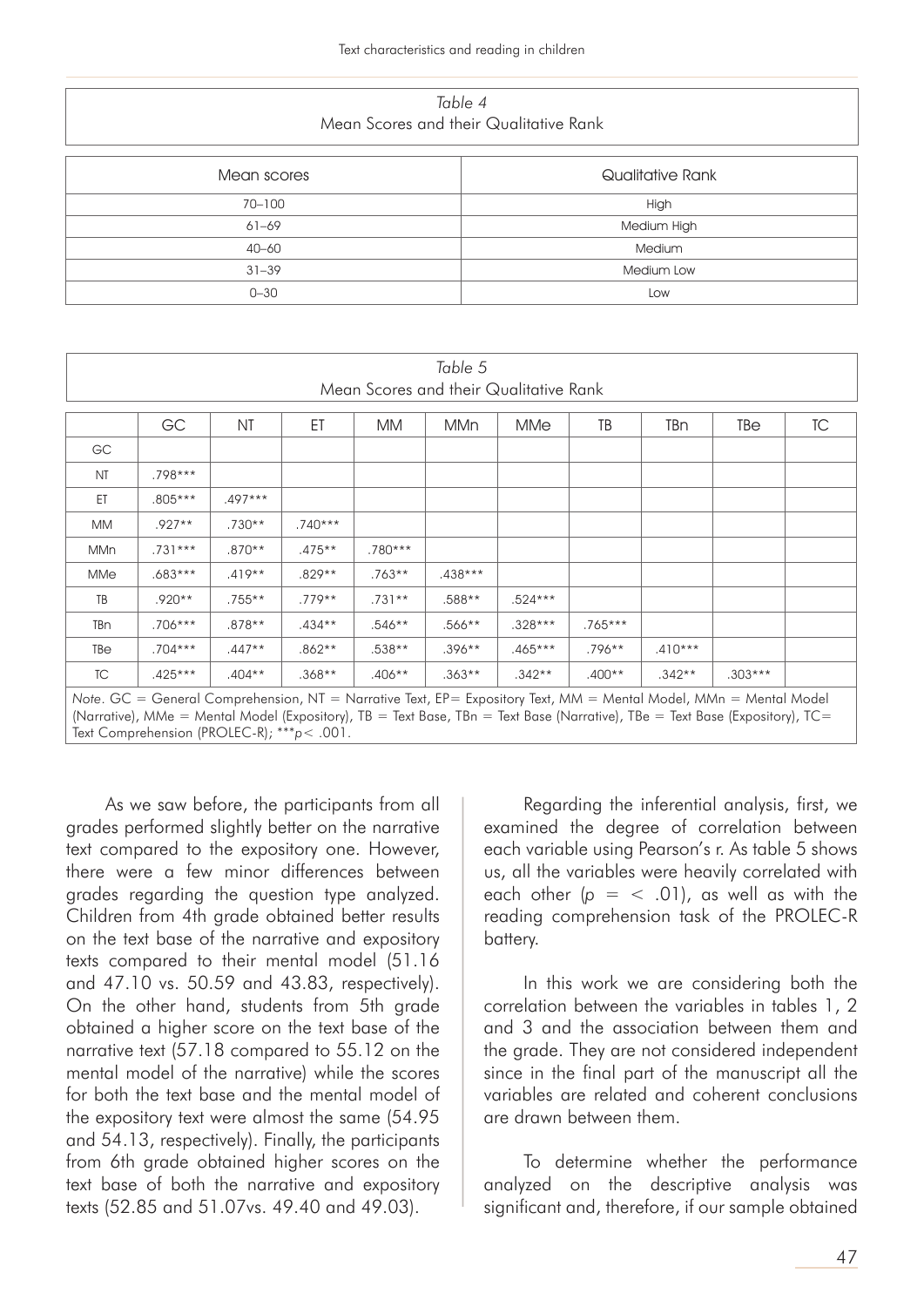a differential performance depending on the type of text and level of representation, we grouped the results in a cluster dendrogram in which the height of the dendrogram represents the distance between clusters according to their degree of association (those closer to 0 have a higher value of association than the ones closer to 1). This analysis can help us select the variables so that they do not provide redundant information to the analysis of variance. The authors have considered a one-way ANOVA where the factor (Grade) has three levels: 4th, 5th, 6th. This last model allows us to study in more depth each of the variables that characterize reading comprehension. As Figure 1 shows, if we set as a cut-off point a middle value such as .6, we can analyses the differences between the five groups highlighted in squares.

After the variables were selected, we proceed to calculate the Spearman association coefficient, ρ, between these variables and grade. A significant association was found,  $\rho = .63$ , *p* < .05, between the reading comprehension scores and the grade of the participants. There is also a significant relationship between the results obtained in both texts, ρ = .48, *p* < .001, as well as within the mental model and the text base of each text: expository,  $\rho = .47$ ;  $p < .001$  and narrative, ρ = .57, *p* < .001.

Furthermore there is a significant relationship between the variable 'grade' and the variables 'expository text' (between grades 4th and 5th), the text base of the expository text (between grades 4th and 5th), 'general comprehension', 'mental model' and 'text base'. In addition, the association between the mental model and the text base of each text is significant for all grades: narrative text,  $\rho = .57$ ,  $\rho <$ .001, and expository text, ρ = .47, *p* < .001. A more detailed study shows that this degree of association increases with grade. Thus, when working with a narrative text, the association between the mental model and the text base increases from .45 in 4th grade to .66 in 6th grade. On the other hand, when working with an expository text, a more moderate increase has been observed, since it increased from .44 in 4th grade to .50 in 6th grade.

The results (see Table 6) showed significant differences in General Reading Comprehension mediated by the grade factor. The post hoc analysis (Bonferroni correction: .05/3 = .017) established a lower general reading comprehension in  $4^{th}$  grade (*M* = 44.45) compared to  $5^{th}$  (*M* = 53.83) and 6th grade (*M* = 51.49). These differences in general comprehension are limited to expository texts (in narrative texts there are no differences for the grade factor), such that 4th

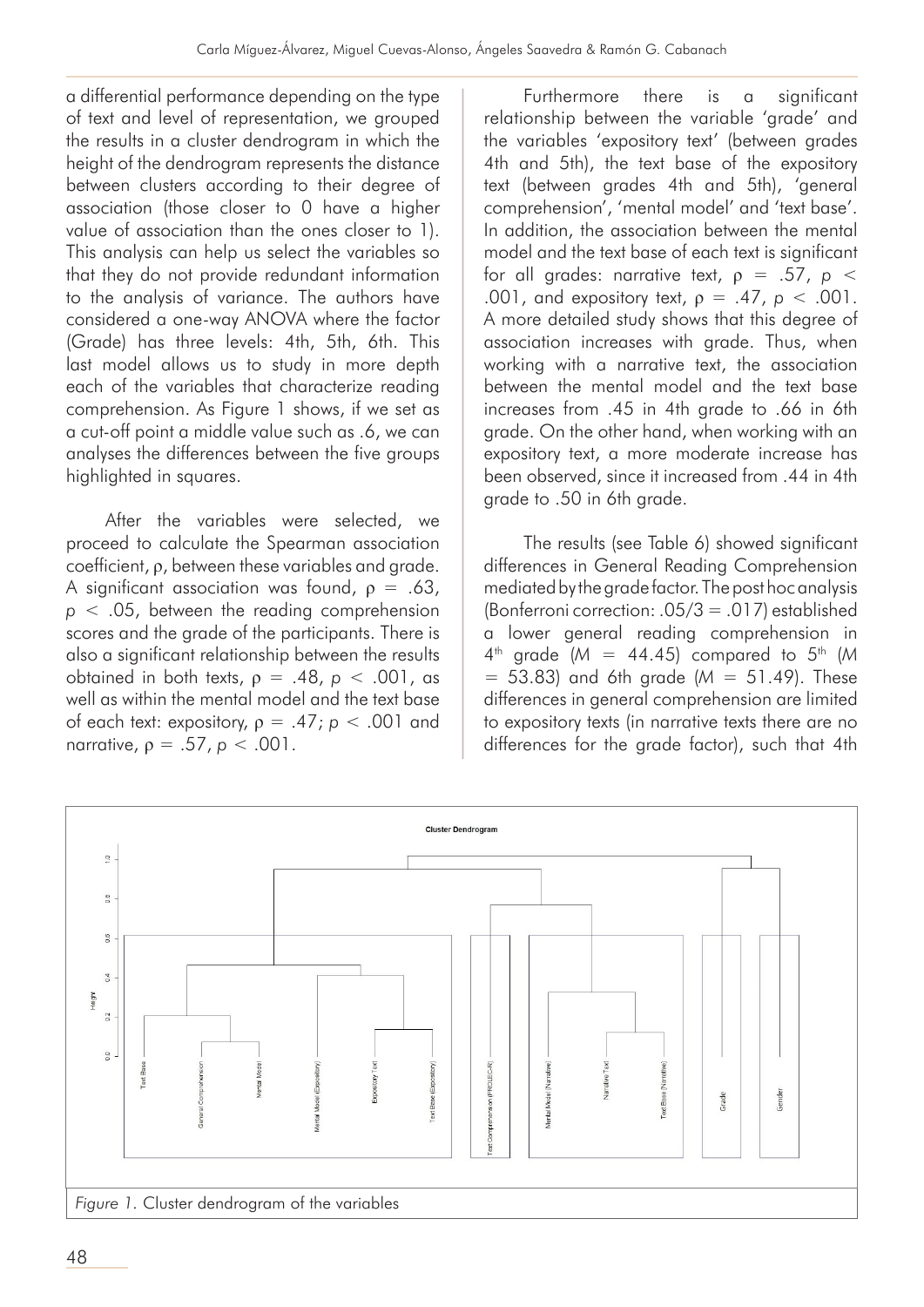graders (*M* = 45.29) show lower comprehension in expository texts than  $5<sup>th</sup>$  graders ( $M = 55.68$ ). In relation to the mental model, it was found that the grade factor leads to significant differences. Post hoc analysis (Dunnett's C) reported a lower score in  $4^{\text{th}}$  grade ( $M = 45.38$ ) than in 5th grade  $(M = 52.84)$ . Again, it is in the expository text where differences in the mental model were manifested (in the narrative text no differences were observed in the mental model) (see Table 6) and the post hoc analysis (Dunnett's C) referred to significantly lower scores in 4th grade (*M* = 47.10) than in  $5^{th}$  grade ( $M = 54.13$ ). Lastly, significant differences were found in text base for the grade factor (see Table 6) that the post hoc analysis (Bonferroni correction: .05/3 = .017) concretized in significant lower scores in  $4<sup>th</sup>$  grade ( $M = 44.30$ ) in comparison with  $5<sup>th</sup>$ (*M* = 53.75) and 6th grade (*M* = 51.98). Once again, differences were only in the expository text (see Table 6), not for the narrative text, and the post hoc analysis (Bonferroni correction: .05/3 = .017) shows significant lower scores in 4th grade (*M* = 43.83) in contrast to 5th (*M* = 54.95) and 6<sup>th</sup> grade ( $M = 51.07$ ).

Finally, to ensure that performance on the tasks was not solely driven by large variability in children's reading skills across grades, we accounted for results in word reading and pseudoword reading (using the tasks that appear in the PROLEC-R battery as stated before). The results of the one-way ANOVA for word reading were significant, *F*(2, 310) = 26.04, *p* < .001,  $1-\beta = 1$ , explaining 14.6% of the variance, as well as for pseudoword reading, F(2, 310)  $= 45.51$ , *p* < .001, 1-β =1, accounting for 22.7% of the variance,  $\eta_{\rho}^2$  = .227. Post hoc analysis (Bonferroni correction: .05/3 = .017) stated for word reading significant lower scores in  $4^{\text{th}}$  (*M* = 130.75) degree than in 6th degree (*M* = 141.12); meanwhile that for pseudoword reading significant lower scores were registered in  $4^{\text{th}}$  degree ( $M = 55.43$ ) in comparison with 5th (*M* = 64.26) and 6th degree (*M* = 79.27). These results show that reading skills improved with grade, developing as expected, and did not act as a confound in this research.

| Table 6<br>Mean comparisons (ANOVA) for the grade factor on the evaluation of reading comprehension measures. |            |         |                |           |  |  |  |  |
|---------------------------------------------------------------------------------------------------------------|------------|---------|----------------|-----------|--|--|--|--|
| Variable                                                                                                      | $\digamma$ | $\beta$ | $\eta_{\;p}^2$ | $1-\beta$ |  |  |  |  |
| General Comprehension                                                                                         | 7.29       | .001    | .045           | .935      |  |  |  |  |
| Narrative Text                                                                                                | 2.64       | .073    | .017           | .522      |  |  |  |  |
| <b>Expository Text</b>                                                                                        | 9.34       | .000    | .057           | .978      |  |  |  |  |
| <b>Mental Model</b>                                                                                           | 4.53       | .011    | .028           | .770      |  |  |  |  |
| Mental Model (Narrative)                                                                                      | 2.60       | .076    | .016           | .516      |  |  |  |  |
| Mental Model (Expository)                                                                                     | 4.32       | .014    | .027           | .748      |  |  |  |  |
| <b>Text Base</b>                                                                                              | 7.64       | .001    | .047           | .946      |  |  |  |  |
| <b>Text Base (Narrative)</b>                                                                                  | 2.97       | .053    | .019           | .575      |  |  |  |  |
| Text Base (Expository)                                                                                        | 9.97       | .000    | .060           | .984      |  |  |  |  |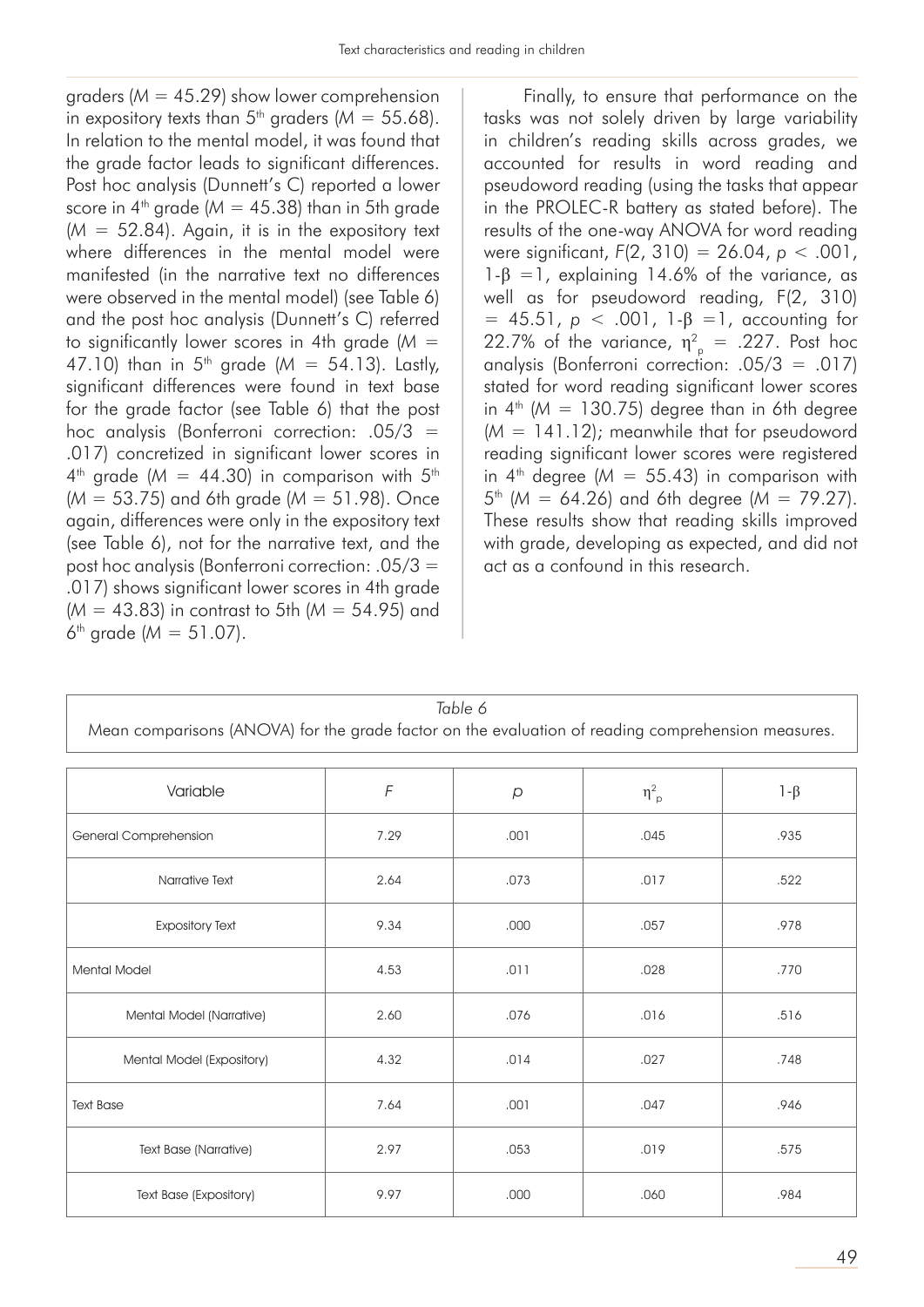## **DISCUSSION**

The purpose of this study was to examine children's reading comprehension scores in narrative and expository texts and their relationship with the creation of the text base and the mental model of each text, as well as to account for differences between grades. Specifically, we predicted an advantage for higher scores in the text base and mental model when the texts were relatively familiar (i.e., narrative text) regardless of the grade of the participant. In the following sections we will analyze each variable individually.

#### •TEXT GENRE AND READING COMPREHENSION

Primary school children usually obtain better scores on narrative texts in comparison to expository texts, due to a higher exposure from early ages as well as a simpler structure and vocabulary of said texts (Best et al., 2008; Castillo & Jiménez, 2016; Duke, 2000; Kamberelis & Bovino, 1999; Liebfreund & Conradi, 2016; Mcnamara et al., 2011; Williams et al., 2005). These results are usually affected by age and grade due to an increment in the exposure to expository texts as well as an improvement in reading abilities, expertise and inference making in later grades (Barnes et al., 1996; Currie & Cain, 2015; Lynch et al., 2008). Thus, this article aimed at identifying the differences in the results obtained in the narrative and expository texts as well as the differences between the level of representation for each genre while taking into account the grade of the participants to see if these were significant or not.

Our results show that, in line with previous research, the participants of every grade obtained higher scores in the narrative text compared to the expository one (Best et al., 2008; Castillo & Jiménez, 2016; Liebfreund & Conradi, 2016; Mcnamara et al., 2011), a difference quite large that explains 22.5% of the variance. However, as texts from grade 4th onwards become increasingly more difficult and students have to extract new contents from plenty of expository texts that became the main source of information (Duke, 2003; León et al., 2019) we can establish that students with time and practice gained more expertise and, as our sample shows, their results improved and the differences between the expository text diminished. In fact, the one-way ANOVA showed that there are not significant differences between grades in the scores obtained in the narrative text, which implies that the results were homogeneous between 4th and 6th grades (no significant improvement was noticed) while in the case of the expository text, scores on 5th grade were significantly higher than scores on 4th grade that shows a clear improvement in reading comprehension. It is also noteworthy the fact that the results between 5th and 6th grade were not especially different, which implies that 5th graders reached a ceiling in their performance on expository texts, that is, by that age they developed all the abilities necessary to create a proper mental model of said text.

## •LEVEL OF REPRESENTATION AND READING **COMPREHENSION**

In addition, the information that any text provides can be explicit, that is, the direct interpretation of the exact words, phrases, sentences and paraphrases that are interconnected in the text and contain its ideas and information, which creates the text base representation (Kintsch, 1988; Cuetos et al., 2014); or implicit, that is, the creation of global inferences that connect the information that appears in the text with the previous knowledge of the reader creating their mental model (Oakhill & Cain, 2007; Ramírez, 2015; Tumner & Bowey, 1984). However, it is easier to understand only the text base of a text compared to creating its complete mental representation. That means that participants have more trouble answering implicit questions that involve the creation of complex relationships between different parts of the text and activate previous knowledge, compared to more explicit ones (Adams et al., 1995; Bowyer-Crane, 2005; Catts et al., 2006; De Mier et al., 2013; Florit et al., 2001; Perfetti & Stafura, 2015). This expertise usually changes and develops with time and experience, which means that we should expect different results depending on the grade of the participant.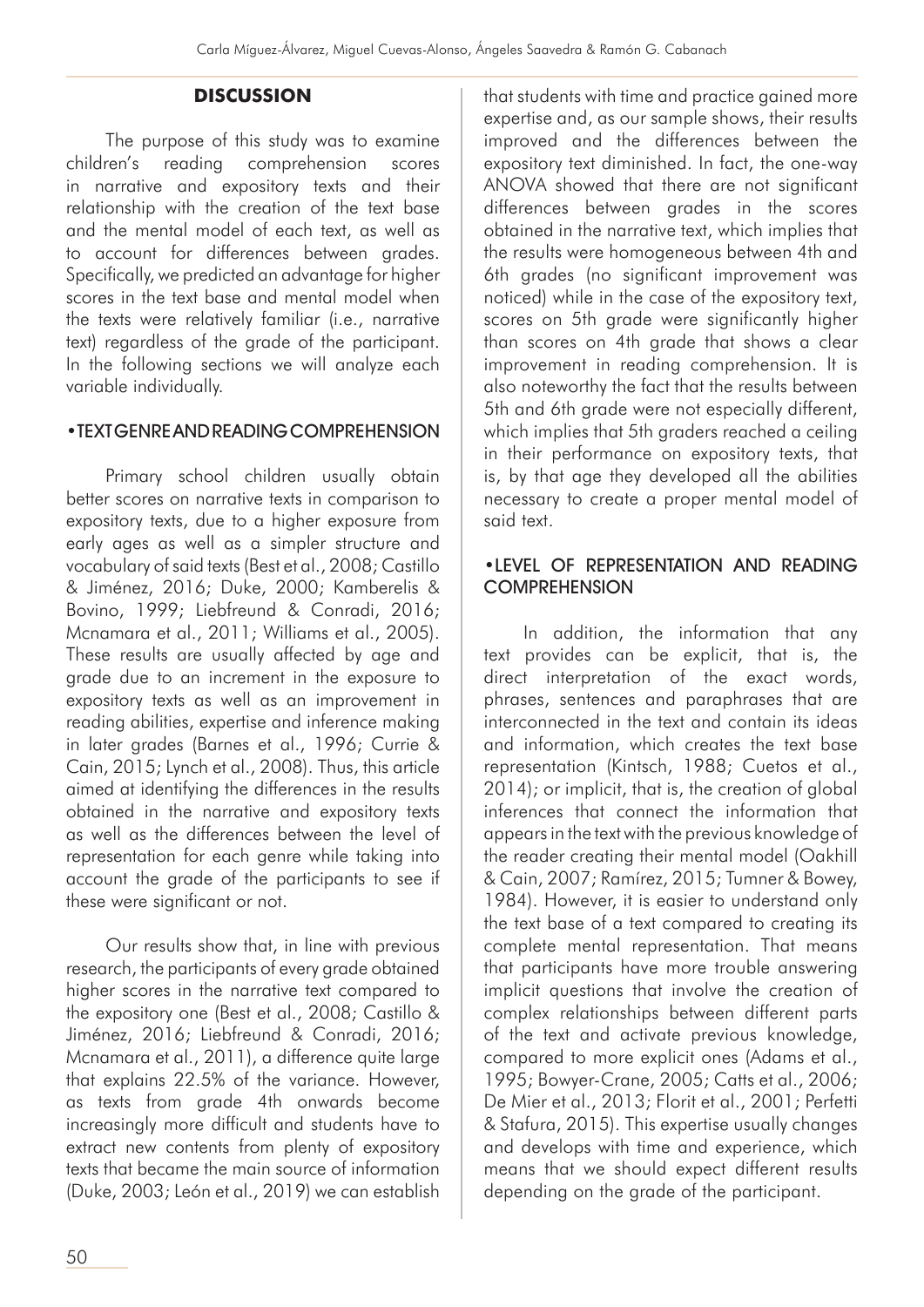In our case, the association between the mental model and the text base of each text was significant, which implies that all grades obtained significant higher scores on the text base than the mental model explaining 32.5% of the narrative text variance, and 21.9% of the expository text variance. Similar to the results presented previously, fourth graders obtained significantly lower results (both in the mental model and the text base) compared to 5th and 6th graders but only in the expository texts (in the narrative texts no differences were observed due to its familiarity). This means that students improve in the creation of their text base and mental model of the expository texts with time and experience from 4th grade to 5th and 6th grade, while in 4th grade they have already reached their ceiling of performance in the narrative genre.

## •LEVEL OF REPRESENTATION AND TEXT GENRE

Due to the higher familiarity primary schoolers have with narrative texts, we hypothesized that the scores of both the text base and the mental model will be higher in this text genre compared to the expository text. Although the descriptive analysis show that this was true for the three grades (see Tables 1, 2 and 3), that is, students tend to obtain higher scores in the creation of the text base and the mental model when the text is narrative, the inferential analysis showed no significant differences between these variables and, thus, we can state that the results obtained in the creation of the level of representation are not influenced by text genre.

## •IMPLICATIONS FOR EDUCATION

Our study provides a series of important insights for future education in reading comprehension. First, it appears that it is important for fourth graders the difference between explicit and implicit information when answering reading comprehension questions. Second, due to the difficulty in the development of a mental model of any type of text and a limited exposure to expository texts during the early stages of childhood, the creation of the mental model of expository texts can be particularly challenging (compared to the creation of its text base). Therefore, on the basis of the results obtained in this paper, and also related to other studies discussed throughout this article, we suggest to apply a series of measures both in the regular classroom as well as when performing a reading comprehension test.

We propose to include in the classroom since early grades different types of reading activities and exercises, paying specific attention to all kinds of expository texts. We also encourage applying an intervention program that proposes a series of activities that will help students differentiate between narrative and expository texts as well as give them a series of strategies to help them improve their reading comprehension in both types of texts. It is noteworthy the programs proposed by Hall et al. (2007) and Cunha and Capellini (2017), as well as those included in the review made by Meyer and Ray (2011), about strategies that students can implement when reading expository texts. Furthermore, we also encourage teachers to ask different types of questions when reading a text (both explicit and implicit) in order to help students to fully understand the text they are reading and to help them implement different strategies that will allow them to incorporate their previous knowledge to the information contained in the text with the objective of building their mental model.

In addition, it is known that, if teachers want to properly assess the reading comprehension ability of their students and their performance, they should use reading comprehension tests that are reliable and are related to the curriculum that is being implemented in the classroom. However, due to the diversity of tests and batteries that we can find on the market, it can be difficult to obtain reliable scores, especially when we compare the scores obtained on two or more tests (Hua & Keenan, 2017; Reed & Vaughn, 2012). We believe that these problems can be avoided if the take into account that reading comprehension changes depending on the age and grade of the participants and their previous experience with different types of textual genres (which, as seen before, changes over time). Thus, the tests used should account for these differences and use different scales and/or algorithms that are age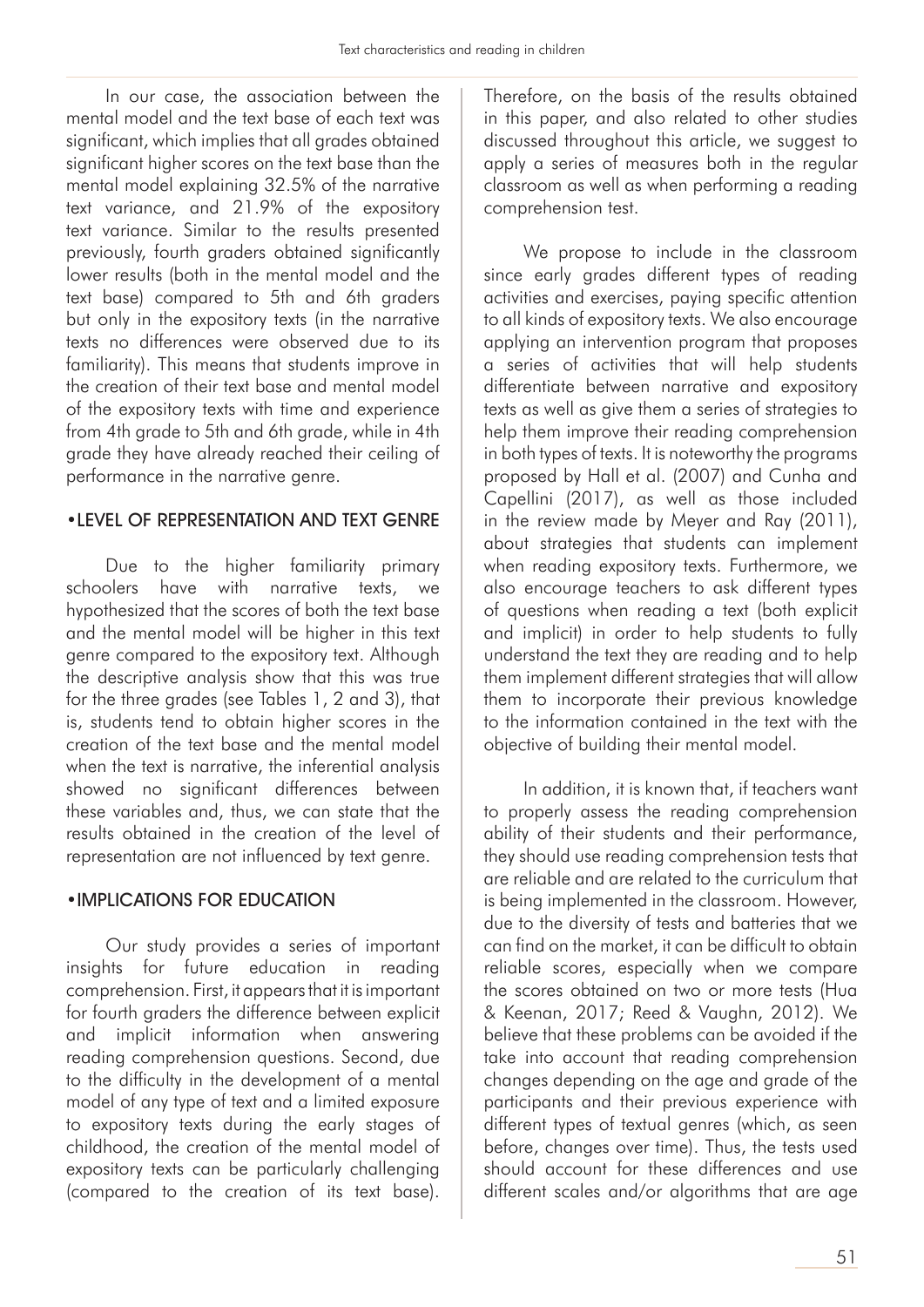or grade-dependent when measuring the results obtained or use a specific test that is specifically targeted to the sample analyzed (Betjemann et al., 2011; Lonigan & Burgess, 2017; Keenan et al., 2008; Snow, 2003).

## •LIMITATIONS

This study has some limitations. First, we excluded from our sample all the children with disabilities (three children in our case). We did so because we wanted to give all the students the same amount of time to read the texts and answer the questions, which was clearly not enough for the three participants who did not answer the minimum amount of questions for the software to analyze. In fact, when entering the data of these participants into the program, it gave us a null score. In future research we think it would be interesting to include children with disabilities into the data and analyze their differences with the average group.

Second, although we used a control test to account for the results obtained in the main one, this study is limited because we included data from just one narrative text and one expository text. In future research, we will include more texts of different formats that will overcome the influence that could have had an impact on our results such as familiarity with the topic and structure of the texts.

Finally, since reading comprehension comprises many abilities besides the creation of a text base or mental model, our aim in a future paper is to compare the results obtained in this research with the scores obtained in other types of tasks such as decoding, recognition of syntactic structures and oral comprehension.

## **CONCLUSIONS**

This article has analyzed the influences of text genre and level of representation in reading comprehension in Spanish in a sample of Spanish primary school children. Our results show that scores in the narrative text are higher than in the expository one regardless of grade, and that students obtained lower general reading comprehension scores in 4<sup>th</sup> grade compared to 5<sup>th</sup> and 6<sup>th</sup> grade but only on the expository text (in the narrative text there are no differences for the grade factor) . In addition, regarding the level of representation analyzed, all grades obtained significant higher scores on the text base than the mental model of each text but students improved in the creation of their text base and mental model of the expository texts with time and experience when passing from 4<sup>th</sup> to 5<sup>th</sup> and 6<sup>th</sup> grade. This result implies that, as the exposure to expository texts from grade 4th onwards increases and the demands on reading comprehension are higher, students gain more expertise and, therefore, their reading abilities improve.

We believe that this study presents new insights to improve reading comprehension such as focusing since early ages not only on different types of text and their characteristics but also on the different strategies needed to help build their mental model, especially when reading expository texts.

#### • Conflict of interest

No potential competing interest was reported by the authors.

Data availability statement: The data that support the findings of this study are available on request from the corresponding author. The data are not publicly available due to privacy restrictions.

## **REFERENCES**

- Adams, B. C., Bell, L. C., & Perfetti, C. (1995). A trading relationship between reading skills and domain knowledge in children's text comprehension. *Discourse Processes, 20,* 307–323. [https://doi.](https://doi.org/10.1080/01638539509544943) [org/10.1080/01638539509544943](https://doi.org/10.1080/01638539509544943)
- Barnes, M. A., Dennis, M., & Haefele-Kalvaitis, J. (1996). The effects of knowledge availability and knowledge accessibility on coherence and elaborative inferencing in children from six to fifteen years of age. *Journal of Experimental Child Psychology, 61,* 216–241. [https://doi.org/10.1006/](https://doi.org/10.1006/jecp.1996.0015) [jecp.1996.0015](https://doi.org/10.1006/jecp.1996.0015)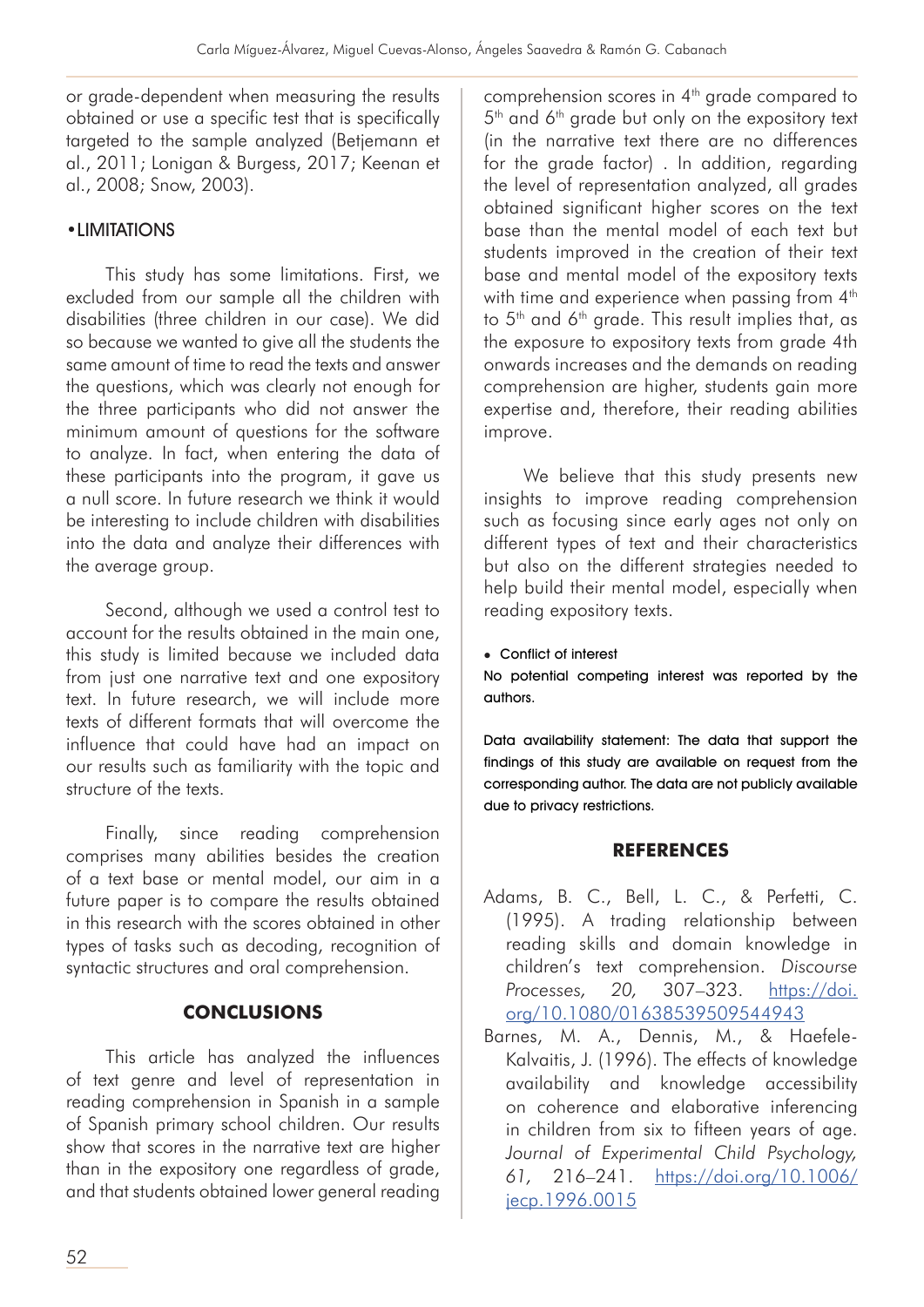- Bråten, I., & Anmarkrud, Ø. (2011). Does naturally occurring comprehension strategies instruction make a difference when students read expository text? *Journal of Research in Reading, 36*(1), 42–57. [https://doi.](https://doi.org/10.1111/j.1467-9817.2011.01489.x) [org/10.1111/j.1467-9817.2011.01489.x](https://doi.org/10.1111/j.1467-9817.2011.01489.x)
- Best, R., Ozuru, Y., Floyd, R., & Mcnamara, D. S. (2008). Differential competencies contributing to children's comprehension of narrative and expository texts. *Reading Psychology, 29*(2), 137–164. [https://doi.](https://doi.org/10.1080/02702710801963951) [org/10.1080/02702710801963951](https://doi.org/10.1080/02702710801963951)
- Betjemann, R. S., Keenan, K., Olson, R. K., & DeFries, J. C. (2011). Choice of reading comprehension test influences the outcomes of genetic analyses. *Scientific Studies of Reading, 15*(4), 363–382. [https://doi.org/](https://doi.org/10.1080/10888438.2010.493965) [10.1080/10888438.2010.493965](https://doi.org/10.1080/10888438.2010.493965)
- Bowyer-Crane, C., & Snowling, M. J. (2005). Assessing children's inference generation: what do tests of reading comprehension measure? *British Journal of Educational Psychology, 75*(2), 189–201. [https://doi.](https://doi.org/10.1348/000709904X22674) [org/10.1348/000709904X22674](https://doi.org/10.1348/000709904X22674)
- Brockmeier, J., & Olson, D. R. (2009). The Literacy Episteme: From Innis to Derrida. In D. Olson & N. Torrance (Eds.), *The Cambridge book of literacy* (pp. 3–22). Cambridge, UK: Cambridge University Press.
- Cain, K., Oakhill, J., & Lemmon, K. (2004). Individual differences in the inference of word meanings from context: The influence of reading comprehension, vocabulary knowledge and memory capacity. *Journal of Educational Psychology, 96*(4), 671– 681. [https://doi.org/10.1037/0022-](https://doi.org/10.1037/0022-0663.96.4.671) [0663.96.4.671](https://doi.org/10.1037/0022-0663.96.4.671)
- Castillo, A. V., & Jiménez, G. (2016). ¿Es adecuado el enfoque de los libros de texto para el desarrollo de la comprensión lectora?: Análisis crítico de materiales de Educación Primaria [Is it appropriate the approach of textbook for the development of reading comprehension?: Critical analysis of primary Education materials]. *Opción, 32,* 437–454. Retrieved from [https://www.](https://www.redalyc.org/pdf/310/31048480024.pdf) [redalyc.org/pdf/310/31048480024.pdf](https://www.redalyc.org/pdf/310/31048480024.pdf)
- Catts, H. W., Adlof, S. M., & Weismer, S. E. (2006). Language deficits in poor comprehenders: A case for the simple view of reading. *Journal of Speech Language and Hearing Research, 49*(2), 278–293. [https://](https://doi.org/10.1044/1092-4388(2006/023)) [doi.org/10.1044/1092-4388\(2006/023\)](https://doi.org/10.1044/1092-4388(2006/023))
- Coté, N., Goldman, S. R., & Saul, E. U. (1998). Students making sense of informational text: Relations between processing and representation. *Discourse Processes, 25*(1), 1–53. [https://doi.org/10.1093/](https://doi.org/10.1093/her/12.3.385) [her/12.3.385](https://doi.org/10.1093/her/12.3.385)
- Cueto, N. (2002). Representación e inferencia. *El proceso de la interpretación*. Oviedo, Spain: Department of Spanish Philology, University of Oviedo.
- Cuetos, F., Rodríguez, B., Ruano, E., & Arribas, D. (2014). PROLEC-R. *Batería de Evaluación de los Procesos Lectores, Revisada*. Madrid, Spain: TEA Ediciones.
- Cunha, V. L., & Capellini, S. A. (2017). Informative intervention programs to reading comprehension: Development and implementation. *Estudos de Psicologia (Campinas), 34*(3), 411–422. [https://doi.](https://doi.org/10.1590/1982-02752017000300009) [org/10.1590/1982-02752017000300009](https://doi.org/10.1590/1982-02752017000300009)
- Currie, N. K., & Cain, K. (2015). Children's inference generation: The role of vocabulary and working memory. *Journal of Experimental Child Psychology, 137,* 57–75. [https://doi.](https://doi.org/10.1016/j.jecp.2015.03.005
) [org/10.1016/j.jecp.2015.03.005](https://doi.org/10.1016/j.jecp.2015.03.005
)
- De Mier, M. V., Borzone, A. M., Sánchez Abchi, V. S., & Benítez, M. E. (2013). Habilidades de comprensión y factores textuales en los primeros grados. *Revista Peruana de Psicología y Trabajo Social, 2*(1), 89–106. Retrieved from [https://core.ac.uk/download/](https://core.ac.uk/download/pdf/52476603.pdf
) [pdf/52476603.pdf](https://core.ac.uk/download/pdf/52476603.pdf
)
- Duke, N. K. (2000). 3.6 minutes per day: The scarcity of informational texts in first grade. *Reading Research Quarterly, 35*(2), 202– 224. [https://doi.org/10.1598/RRQ.35.2.1](https://doi.org/10.1598/RRQ.35.2.1
)
- Duke, N. K. (2003). Reading to learn from the very beginning: Information books in early childhood. *Young Children, 58*(2), 14–20.
- Eloranta, A., Närhi, V., Ahonen, T., & Tuija, A. (2019). Does childhood reading disability or its continuance into adulthood underlie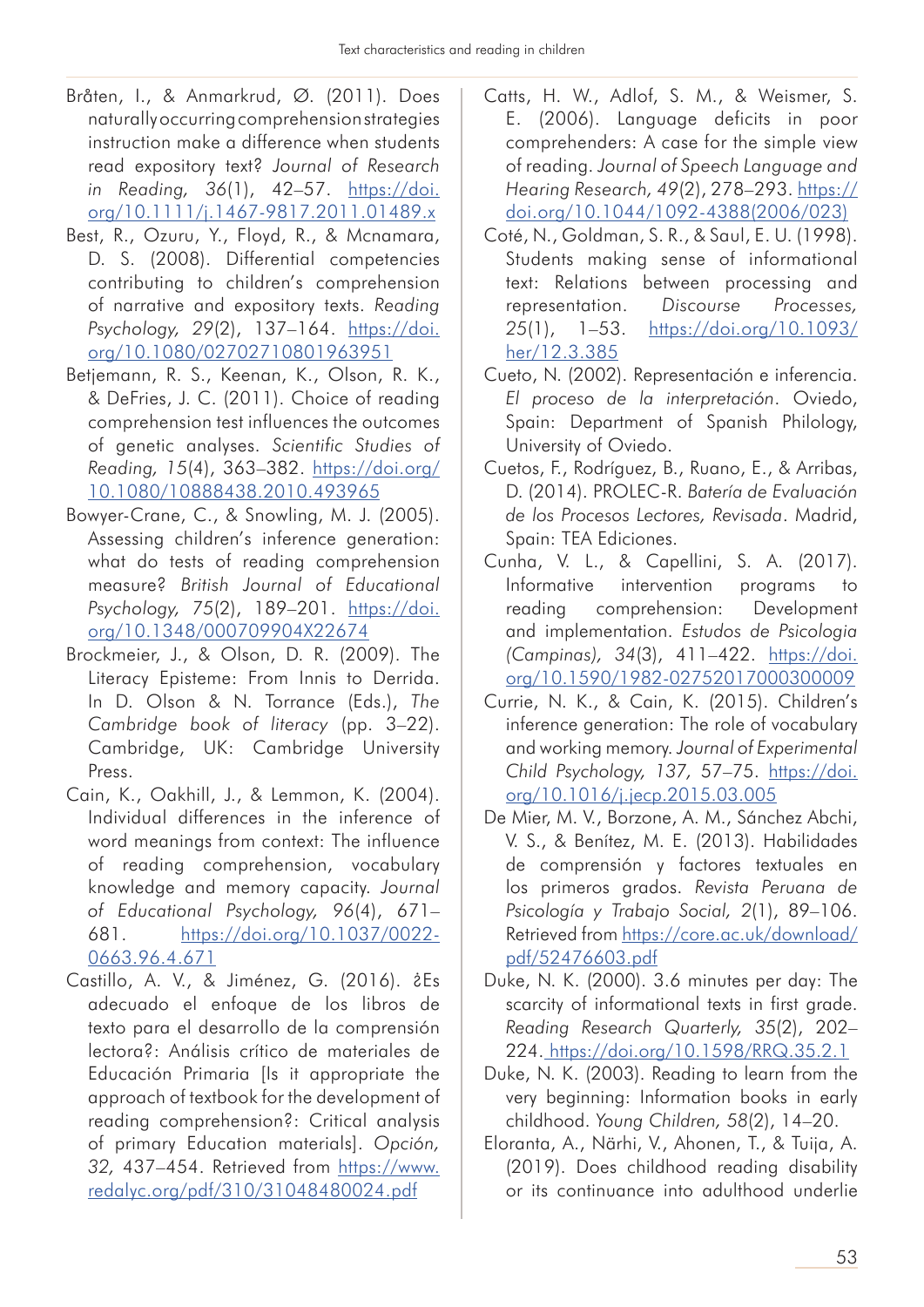problems in adult-age psychosocial wellbeing? A follow-up study. *Scientific Studies of Reading, 23*(4), 273–286. [https://doi.org](https://doi.org/10.1080/10888438.2018.1561698) [/10.1080/10888438.2018.1561698.](https://doi.org/10.1080/10888438.2018.1561698)

- Florit, E., Roch, M., & Levorato, C. (2011). Listening text comprehension of explicit and implicit information in preschoolers: The role of verbal and inferential skills. *Discourse Processes, 48*(2), 119–138. [https://doi.](https://doi.org/10.1080/0163853X.2010.494244) [org/10.1080/0163853X.2010.494244](https://doi.org/10.1080/0163853X.2010.494244)
- Graesser, A. C. (2007). An introduction to strategic reading comprehension. In D. S. McNamara (Ed.), Reading comprehension strategies. *Theories, interventions and technologies* (pp. 3–26). Mahwah, NJ: Lawrence Erlbaum Associates.
- Hall, K. M., Sabey, B. L., & McClellan, M. (2007). Expository text comprehension: Helping primary-grade teachers use expository texts to full advantage. *Reading Psychology, 26*(3), 211–234. [https://doi.](https://doi.org/10.1080/02702710590962550) [org/10.1080/02702710590962550](https://doi.org/10.1080/02702710590962550)
- Hua, A. N., & Keenan, J. M. (2017). Interpreting reading comprehension text results: Quantile regression shows that explanatory factors can vary with performance level. *Scientific Studies of Reading, 21*(3), 225–238. [https://](https://doi.org/10.1080/10888438.2017.1280675) [doi.org/10.1080/10888438.2017.12806](https://doi.org/10.1080/10888438.2017.1280675) [75](https://doi.org/10.1080/10888438.2017.1280675)
- Jeong, H. (2017). Narrative and expository genre effects on students, raters and performance criteria. *Assessing Writing, 31,* 113–125. [https://doi.org/10.1016/j.](https://doi.org/10.1016/j.asw.2016.08.006) [asw.2016.08.006](https://doi.org/10.1016/j.asw.2016.08.006)
- Kamberelis, G., & Bovino, T. D. (1999). Cultural artifacts as scaffolds for genre development. *Reading Research Quarterly, 34*(2), 138– 170.<https://doi.org/10.1598/RRQ.34.2.2>
- Keenan, J. M., Betjemann, R. S., & Olson, R. K. (2008). Reading comprehension texts vary in the skills they assess: Differential dependence of decoding and oral comprehension. *Scientific Studies of Reading, 12*(3), 281–300. [https://doi.](https://doi.org/10.1080/10888430802132279) [org/10.1080/10888430802132279](https://doi.org/10.1080/10888430802132279)
- Kintsch, K. (1988). The role of knowledge in discourse comprehension: A Construction-Integration model. *Psychological Review, 95,*

163–182. [https://doi.org/10.1016/S0166-](https://doi.org/10.1016/S0166-4115(08)61551-4) [4115\(08\)61551-4](https://doi.org/10.1016/S0166-4115(08)61551-4)

- Kintsch, W. (1998). *Comprehension: A paradigm for cognition.* Cambridge, UK: Cambridge University Press.
- León, J. A., Escudero Domínguez, I., & Olmos Albacete, R. (2012). ECOMPLEC. *Evaluación de la comprensión lectora.* Madrid, Spain: TEA.
- León, J. A., Escudero, I., & van den Broek, P. (2013). La influencia del género del texto en el establecimiento de inferencias. In J. A. León (Ed.), *Conocimiento y discurso: Claves para inferir y comprender* (pp. 153–170). Madrid, Spain: Pirámide.
- León, J. A., Martínez-Huertas, J. A., Olmos, R., Moreno, J. D., & Escudero, I. (2019). Metacomprehension skills depend on the type of texts: An analysis from Differential Item Functioning. *Psicothema, 31*(1), 66–72. [https://doi.org/10.7334/](https://doi.org/10.7334/psicothema2018.163) [psicothema2018.163](https://doi.org/10.7334/psicothema2018.163)
- Liebfreund, M. D., & Conradi, K. (2016). Component skills affecting elementary students' informational text comprehension. *Reading and Writing, 29,* 1141–1160. [https://doi.org/10.1007/s11145-016-](https://doi.org/10.1007/s11145-016-9629-9) [9629-9](https://doi.org/10.1007/s11145-016-9629-9)
- Lonigan, C. J. (2007). Development, assessment, and promotion of preliteracy skills. *Education and Development, 17*(1), 91-114. [https://doi.org/10.1207/](https://doi.org/10.1207/s15566935eed1701_5) [s15566935eed1701\\_5](https://doi.org/10.1207/s15566935eed1701_5)
- Lonigan, C. J., & Burgess, S. R. (2017). Dimensionality of reading skills with elementary school-age children. *Scientific Studies of Reading, 21*(3), 239–253. [https://](https://doi.org/10.1080/10888438.2017.1285918) [doi.org/10.1080/10888438.2017.12859](https://doi.org/10.1080/10888438.2017.1285918) [18](https://doi.org/10.1080/10888438.2017.1285918)
- Lynch, J. S., van den Broek, P., Kremer, K., Kendeou, P., White, M. J., & Lorch, E. P. (2008). The development of narrative comprehension and its relation to other early reading skills. *Reading Psychology, 29*(4), 327–365. [https://doi.](https://doi.org/10.1080/02702710802165416) [org/10.1080/02702710802165416](https://doi.org/10.1080/02702710802165416)
- McNamara, D. S., Ozuru, Y., & Floyd, R. G. (2011). Comprehension challenges in the